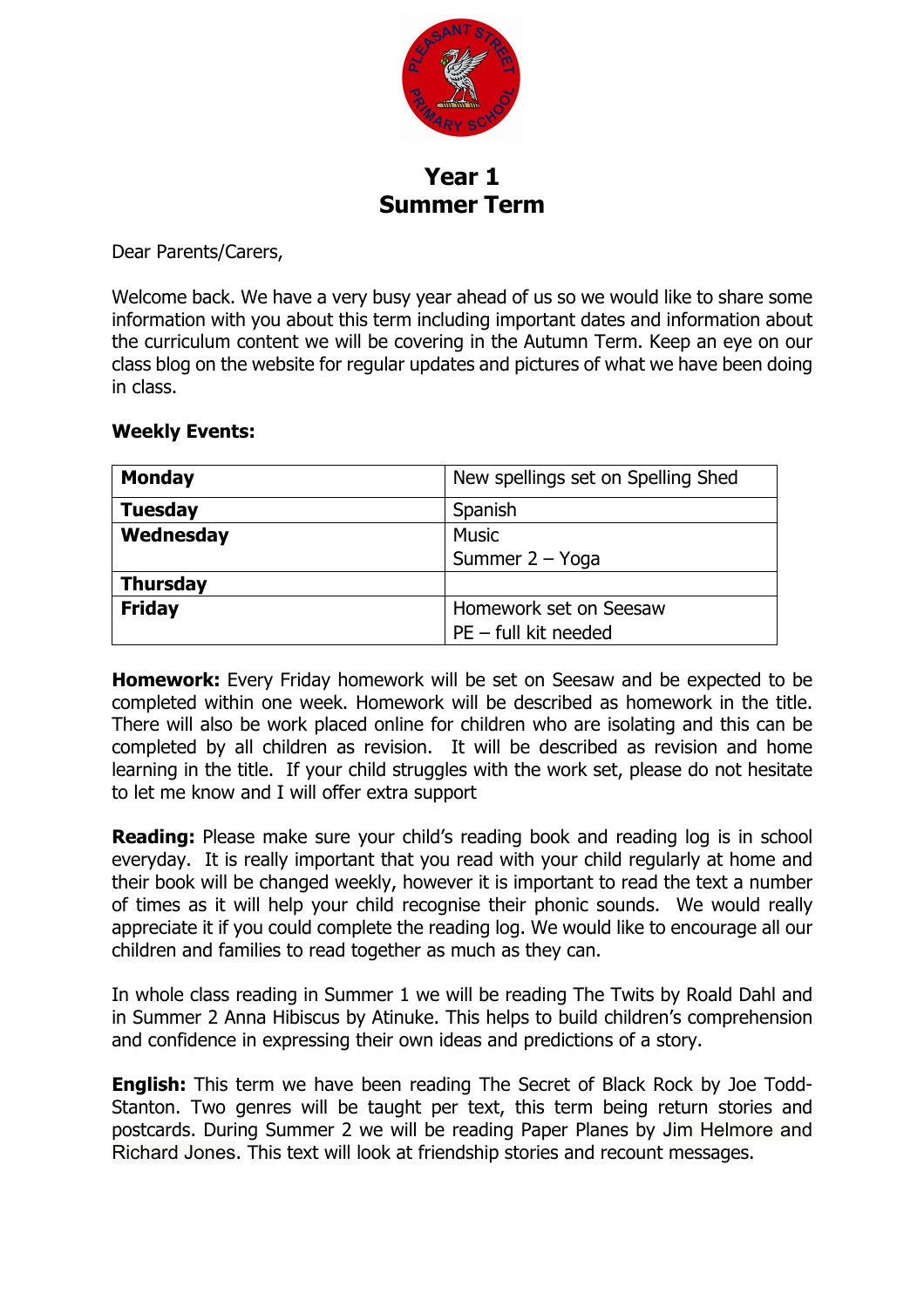I encourage children to apply their phonetic knowledge to their writing and to make a consistent use of capital letters, finger spaces and full stops.

A lot of work is done to promote new vocabulary within the school and the children are supported to use this new vocabulary in their writing. Our working walls celebrate and support learning.

**Maths:** The beginning of the morning (8.50-9:05) is spent doing basic skills. This covers the four operations of number (addition, subtraction, multiplication and division). Please ensure your child is on time, as they will miss valuable Maths time if they are late.

We will be focusing on multiplication, division, fractions, position, direction, place value within 100, money and time. Children will use practical equipment to support their learning and their fluency. Once confident in a particular skill, the children will apply their knowledge through reasoning and problem solving. It is important that children are practicing counting in 2's, 5's and 10's at home.

**Science:** For Summer 1 they will continue to look at seasonal change and plants. During Summer 2 then will look at everyday materials.

**Computing:** During Summer 1 the children will be looking at data collection representation using pictograms. In Summer 2 they move on to presenting information using photos and texts.

**History:** Children will be learning about 'Who are our local heroes and why do we remember them?' They will be looking at significant historical events, people and place in our local area.

**Geography:** Children will be comparing our city to the coast. They will go on a trip to Formby beach to allow them to look at a coast.

**RE:** During this term children will look at What makes some places special.

**PSHE:** The children will be looking at online bullying. In Summer 2 they will be looking .at friendships.

**Music:** Children will use music to express and identify the beat, rhythm, pitch, listen and perform music. They will also be looking at short and long sounds. In Summer 2 they move on to look at African music.

**Spanish:** Children will be learning actions and verbs, as well as some signing and games. In Summer 2 they will be looking at the story 'The Sea' and learning sea animals in Spanish.